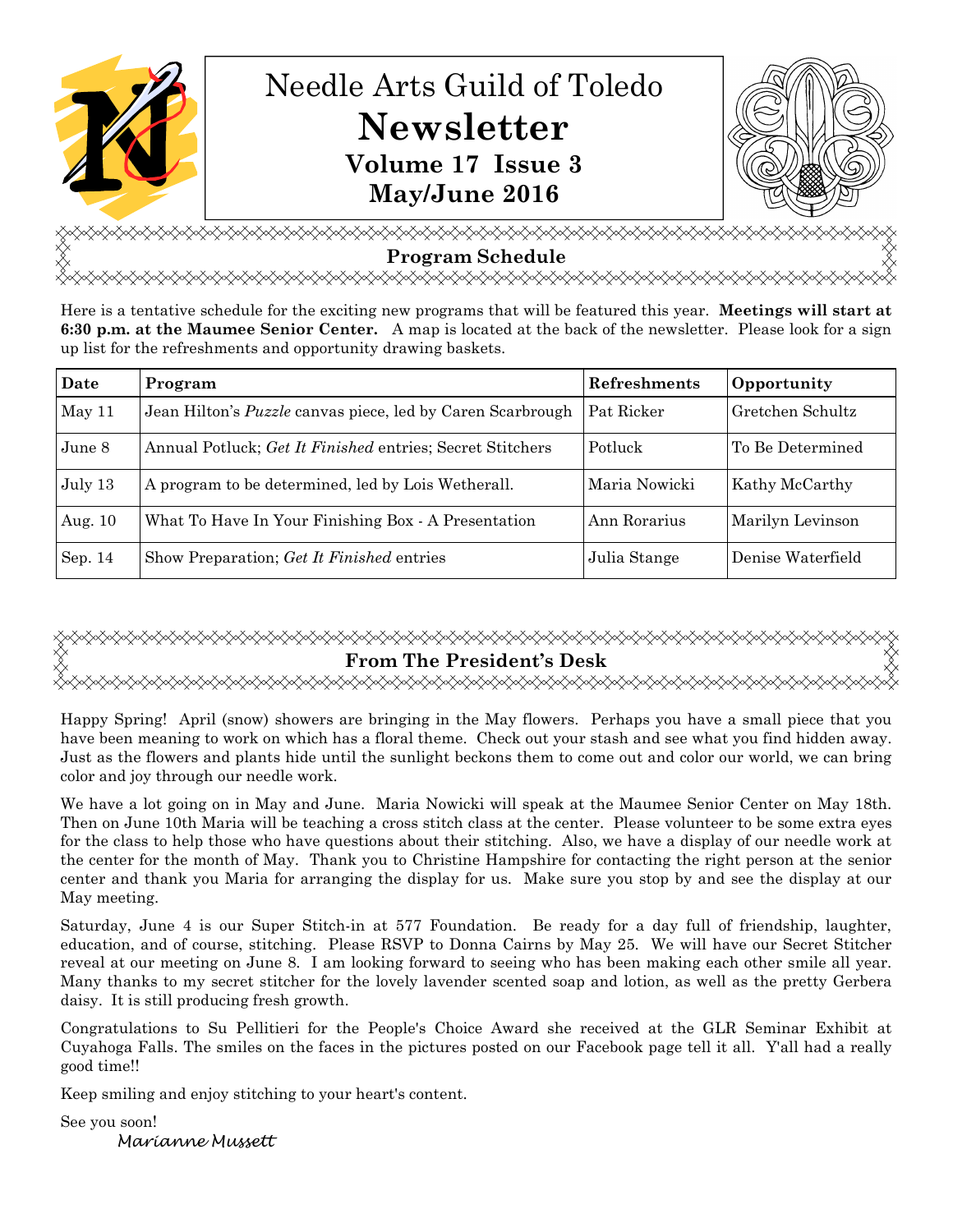

Here is a list of events besides our monthly meetings that you may find interesting. Further info may be obtained from the EGA (www.egausa.org) or GLR (www.ega-glr.org)

**Dates Event Information** 

| 06/04/16               | $NAGT$ - Super Stitch In. Saturday 9:30 a.m.<br>4:00 p.m. at the 577 Foundation, Perrysburg,<br>OH.                                |
|------------------------|------------------------------------------------------------------------------------------------------------------------------------|
| 09/13/16               | <b>NAGT</b> - Fall Program Class. Tuesday 9:00<br>a.m. 4:00 p.m. Location to be determined,<br>further details in next newsletter. |
| 09/23/16 —<br>09/24/16 | <b>NAGT</b> - 41st Annual Needlework Show at the<br>Sanger Branch of the Toledo Lucas County<br>Library, Toledo, OH.               |
| $11/2/16$ —<br>11/6/16 | <b>EGA</b> Seminar - "Star Spangled Seminar" The<br>2016 Seminar will be held in Alexandria, VA.                                   |

- $05/06/17 -$ 05/10/17 *GLR Seminar* - *"Sweet Stitch Chicago"* Hosted by the Windy City Chapter. Location: Chicago, IL
- $08/16/17 -$ 08/20/17 *EGA Seminar - "Blue Ridge Rendezvous"* The 2017 Seminar will be held in Asheville, NC.

View details of the projects and events in the Calendar at www.ega-glr.org or www.egausa.org Follow links on these pages as needed to locate registration forms and visit chapter websites to view color photos.

#### **Stitch-In**

\*\*\*\*\*\*\*\*\*\*\*\*\*\*\*\*\*\*

A Stitch-In is held every Thursday. The first Thursday of the month we meet at Timeless Stitches in Tecumseh starting around 11:30am, winter weather permitting. The fourth Thursday of the month we meet at Yarn Envy, 4570 Sterns Road. Other weeks, the locations change. Call or email Diane Myers for more information.





#### **Program and Education Notes**

**May:** We will revisit the Puzzle piece by Jean Hilton. Bring in your piece in any stage of completion. Share your color and thread choices. If you haven't started yet you will get some ideas. If you are stuck on a stitch or color choice for the next area we will give you plenty of possibilities. This is a fun piece to do. The stitching areas are small and it goes fast. *Submitted by Caren Scarbrough*

**June:** Everyone is invited to bring a dish to pass. Please bring your own table setting and plates. Not only does this group have excellent stitchers but good cooks! Also bring any needlework projects that you have recently completed to share with the group. Su Pellitieri will reveal the Secret Stitchers and pass out the forms if you wish to participate for next year. Blank forms are also available on our Newsletter web page. *Submitted by Irene Leonard*

**Maumee Senior Center Classes and Display Case:** Showcases at the Maumee Senior Center are up for the month of May. Let us know if it's OK to keep what everyone brought for the August display at the Sanger Library. It will save asking for things later. As a reminder, the presentation about our guild will be May 18th at the Senior Center. Any small goodie for a opportunity prize would be appreciated. Please bring in for our May meeting.

The basic cross stitch class will be June 10th at 12:30 at the Senior Center. We're not sure how many we will have, but anyone who might be willing to help should let Maria Nowicki know. Maria will teach, but it's nice to have extra members there to make sure the participants are keeping up. *Submitted by Maria Nowicki.* 

#### **Group Correspondence Courses**

Once again this year the Great Lakes Region is sponsoring 3 classes; *Circle with Blue Flowers* by Margaret Kinsey, *Mark & Paint on Canvas & Fabric*  by Laura Smith, *Star-Spangled Puzzle Ball* by Denise Harrington Pratt. I will have flyers at the meeting. The Registration Deadline is **November 1, 2016** and the deadline to return your pieced for evaluation is **October 15, 2017**. Terry Butz, program coordinator, reported that 2 of the classes offered this year were filled. Just a reminder that these classes are offered at a reduced rate. This year 5 of our members are participating in this program and are stitching *Meadow Medley* by Luan Callery. *Submitted by Irene Leonard*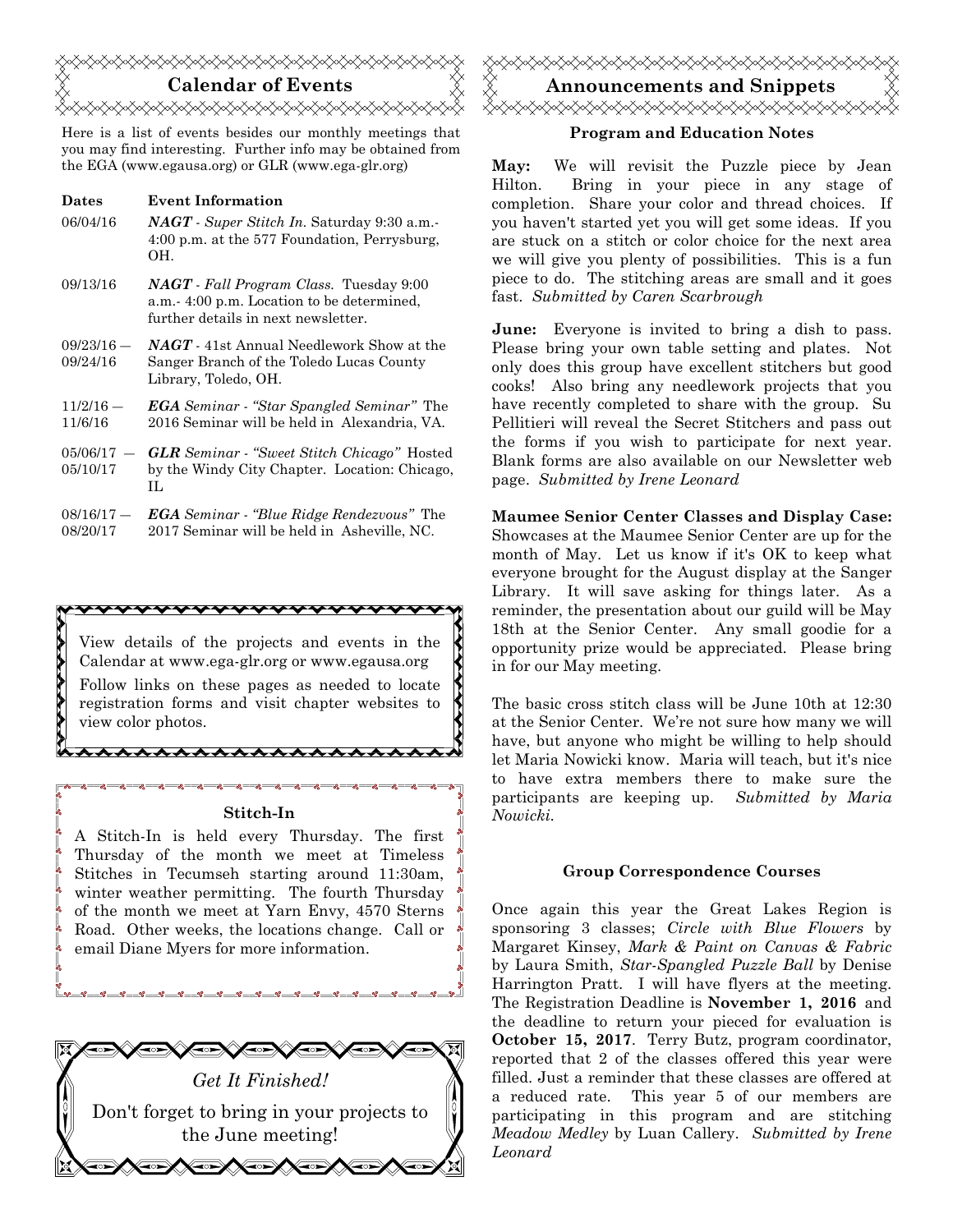

### **Membership Dues**

Our annual membership renewal is coming up in May. Dues will remain the same as the past couple of years. The total is \$52.00, which you may pay at the May meeting or by mailing a check payable to N.A.G.T. to Diane Myers, 22045 W. River Road, Grand Rapids, OH 43522.

The fee covers your membership in EGA (national): \$39, Great Lakes Region (regional): \$3, and NAGT (local chapter): \$10. Payments will be sent to national and regional on May 27 as they are due by May 31. If you are not receiving your quarterly Needle Arts magazine, please let me know.

I will have the new membership roster ready at the June meeting. If you have any changes in phone or address or email, let me know. Also, we would like to have your cell phone number if that is the number you can be reached at most of the time. This roster is only distributed to our chapter members. *Submitted by Diane Myers* 

#### **Super Stitch In**

Saturday, June 4, is our Super Stitch-In at the 577 Foundation House. Come from 9:30 to 4, bring your current project or start something new. Enjoy comfortable seating, lunch from Chowders N Moor, and a beautiful setting. You can come for the day or for a few hours – whatever fits your schedule that day. If you plan to be there for lunch, call Donna Cairns, 419- 841-7403, by May 25. We need to know how many lunches to order. Last year was fun and well attended. It is a good opportunity to get to know our members and have stitching time together. *Submitted by Diane Myers*



**Visit NAGT online at http://www.needle-arts-toledo.org** 

**For the Newsletter, visit http://www.needle-arts-toledo.org/private/news.htm** 

> **Or Like Us on Facebook! Search for "Needle Arts Guild Of Toledo"**

#### **Hints and Tips**

*Micron Pigma pens* are used frequently in transferring patterns onto a ground fabric. They have archival ink for paper but not necessarily for fabric and textiles. Laura Smith, a teacher and designer suggested using a "fabric or textile" marker on your ground fabric. The Micron Pigma pen may have oils in the ink which could eventually harm your piece. *Submitted by Irene Leonard* 

#### **Fall Program Class**

Mark your calendar for September 13, 2016! That's a Tuesday. We have Amee Sweet-McNamara coming to teach us soutache and bead embroidery in jewelry form! She will be teaching in Alexandria, VA at the EGA National Seminar this year. If you can't make it to the seminar, sign up to take her class through NAGT's scheduled class. This is a one-day class. The teacher fee and all teacher expenses are paid by the chapter. Amee is designing a new project to be debuted at our class in September. Go to her website www.ameerunswithscissors.com to get an idea of what she is all about. She will send pictures of the project to me in June. I will share them with you as soon as I receive them. *Submitted by Diane Myers* 

#### **Annual Needlework Show**

The 41st Annual Needlework Show will be September 23rd and 24th at the Toledo-Lucas County Public Library, Sanger Branch. Item drop off will be Sept. 21st and judging will be Sept. 22nd. Jane Farber will be our judge. Now is the time to decide what you will enter. The show chairman would like everyone to enter at least one piece. We need a variety of styles to try to have something for everyone to see. I'd also like to ask each of you to print out one page of quarter page flyers (available at the newsletter site) and post them on bulletin boards around town. Use any place you already go that has a bulletin board. Coffee shops, community centers, churches and libraries are all possibilities. A sign up sheet will be passed around at the August and September meetings for volunteers to help with the Show. Volunteers and Needlework are needed to make this event a success! Encourage as many people as possible to enter and to come see the show. *Submitted by Caren Scarbrough.*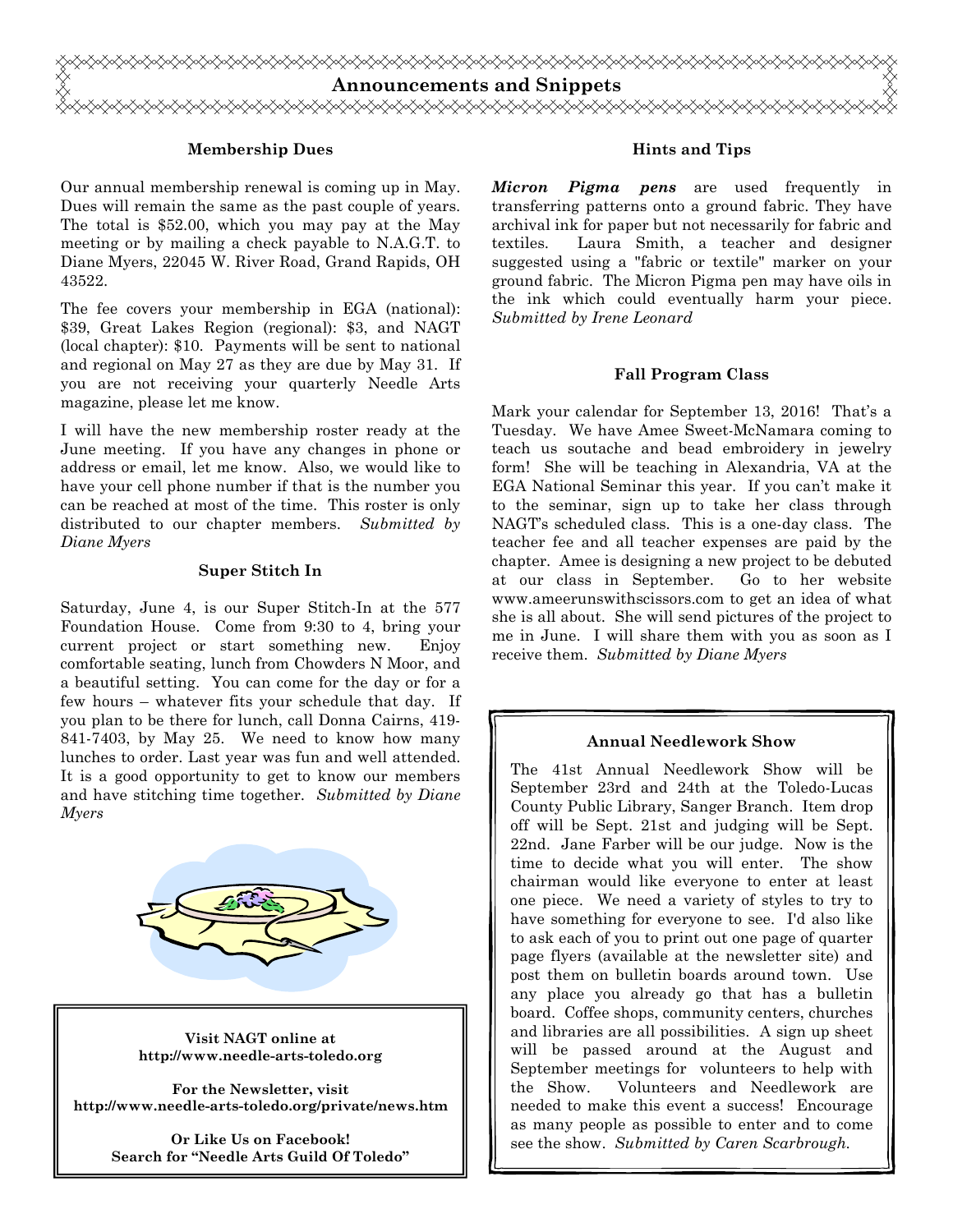**Photo Gallery** 



Seated: Instructor Laura Smith Standing: Diane Myers and tablemate Susan Biseli from Altoona PA.

This was my first class experience with free motion machine embroidery and it was a blast! *Photo by Diane Myers.* 



Pictured: Su Pellitieri proudly displaying the People's Choice Winner.

Congratulations to Su! On Wednesday at the GLR Seminar there was an exhibit of 60+ entries from our region members. Attendees and visitors were asked to vote for their favorite and Su received the most votes!



Another great regional seminar has come to an end. It took place in a beautiful setting right on the Cuyahoga River in Cuyahoga Falls, Ohio. Two of the dams in the river have been removed, so the water runs fast and deep. The rapids are now Class 4 for kayaking. All of our classrooms had windows facing the river. It was relaxing to see the rock ledges and the river down below. That is our hotel on the left. Next year will be a totally different venue in Chicago. There are some great class choices and it was reported that over fifty participants have already signed up! Go to www.egaglr.org to see the class projects and get seminar costs and other information. The Early Registration deadline is June 15, and normal Registration opens in September. *Photo by Diane Myers.* 



NAGT members in attendance at the GLR Seminar in Cuyahoga Falls include (from left to right):

Diane Myers, Marylyn Doyle, Caren Scarbrough, Irene Leonard, Nancy Wright, Allene Hooper, Janice Lunan, Jane Ellen Balzuweit and Sue Wiemer.

(not pictured: Su Pellitieri). *Photo by Diane Myers.*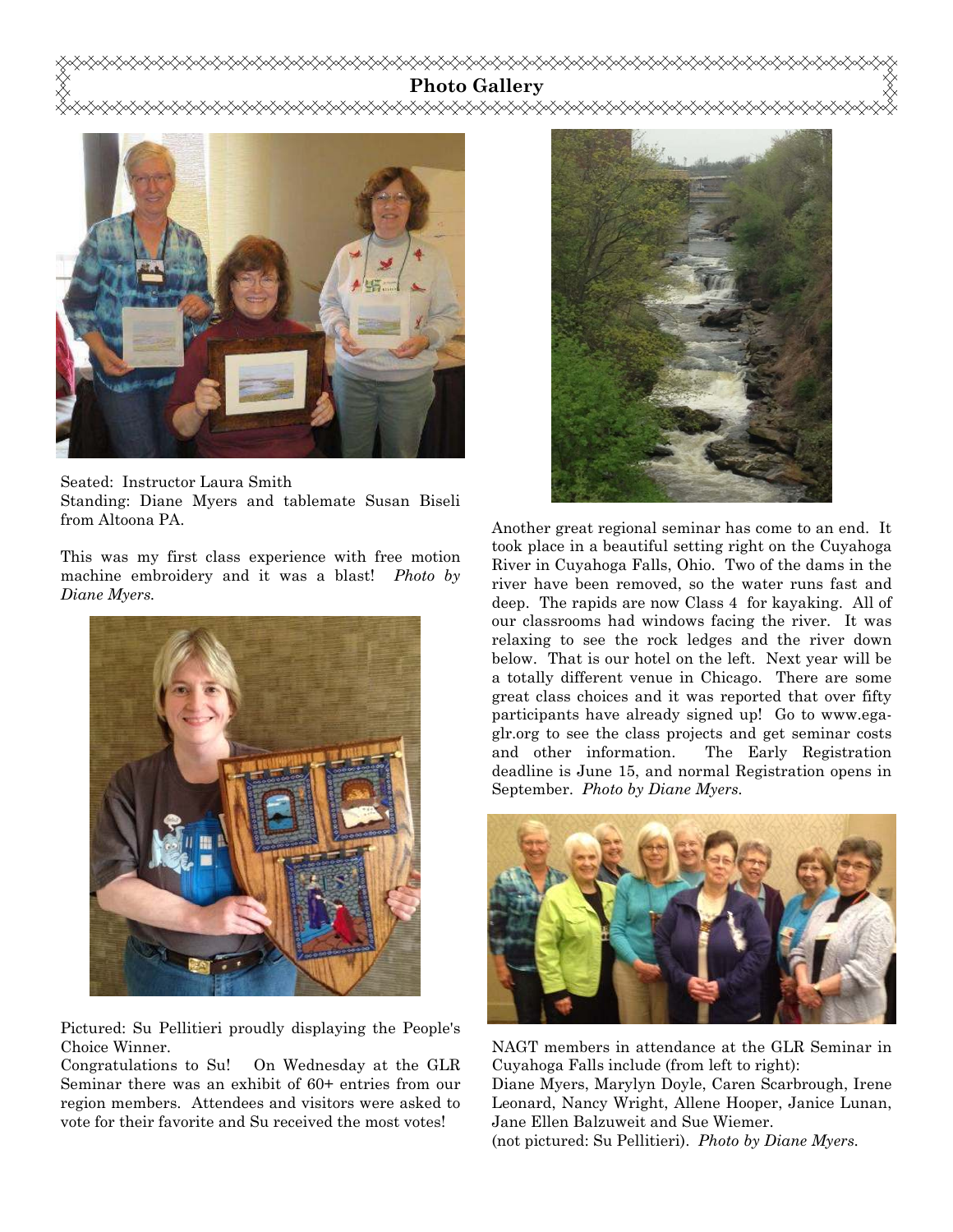*The NAGT Newsletter* is published six times per year (January, March, May, July, September, and November) by the Needle Arts Guild of Toledo (NAGT) chapter, The Embroiderers' Guild of America, Inc. The Editor welcomes comments, input, and story items. Please send them to the editor by the 25th of the month preceding publication.

Editor: Susan Pellitieri; 703 Butterfield Dr; Toledo, Ohio 43615, Phone: 419-382-1329, E-mail: NeedleArtsToledo@aol.com

EGA chapter newsletters may copy material contained in this publication except items which are noted and marked as copyrighted. Please credit this Chapter when due.

**MEMBERSHIP** in the Needle Arts Guild of Toledo is open to all embroiderers. New and renewing dues payments should be sent to: Diane Myers, 22045 W. River Road, Grand Rapids, Ohio 43522

**ANNUAL DUES** - NAGT annual dues of **\$52** include: **Dues - Local chapter** 

- Bimonthly NAGT chapter newsletter
- Chapter meetings and programs
- Local chapter lending library
- Group correspondence course (additional fee required)
- **Dues Great Lakes Region (GLR)**
- GLR seminar (additional fee required)

**Dues - The Embroiderers' Guild of America, Inc. (EGA)** 

- Subscription to quarterly magazine, Needle Arts
- Individual correspondence courses for a fee
- National seminars for a fee

Members can attend optional local Chapter workshops presented by teachers contracted by the Chapter and paid for by workshop participants.

**MEETING CANCELLATION:** Monthly meetings are cancelled due to bad weather if the Toledo Public schools are closed. Tune into AM 1370 News radio in Toledo for school closings.

**GUESTS** are welcome at all meetings and may attend two meetings before being asked to join.

**NAME TAGS** must be worn at all meetings or pay a 25¢ fine. The fines collected go to general funds to help cover expenses.

**MEETINGS** are on the 2nd Wednesday of the month at 6:30pm in the Maumee Senior Center, 2430 Detroit Ave., Maumee OH 43537. The Google Map below labels Rte. 25/24 as S. Detroit Ave. south of the Ohio Turnpike, but it really is Anthony Wayne Trail. *Map courtesy of Google Map.* 

<del></del> **NAGT Officers and Board Members**  <del></del>

**President** Marianne Mussett 419-534-2278 mcmussett@hotmail.com

# **Vice-President**

Caren Scarbrough 419-278-2162 caren505@roadrunner.com

#### **Secretary (2015-2016)**

Gretchen Schultz 419-893-1097

schultzt6@aol.com

# **Treasurer (2016-2017)**  Christine Hampshire

419-698-0241 dhampshire@adelphia.net

#### **Membership GLR Representative Welcoming Committee**  Diane Myers

419-832-9571 jrmyers@roadrunner.com

#### **Outreach Chairman**

Kathy Falgout 419-841-8957 kcfalgout@gmail.com

#### **Newsletter**  Susan Pellitieri 419-382-1329 spellitieri@aol.com NeedleArtsToledo@aol.com

#### **Program Chairman Education**

Co-Chairs: Irene Leonard 734-856-1873 Irnlnrd@aol.com Sue Wiemer 419-531-6325 dlwiemer@sbcglogal.net

#### **2016 Show Chairman**

Committee Leader Caren Scarbrough 419-278-2162 caren505@yahoo.com

#### **Heritage Hospitality**  Maria Nowicki

419-824-9631 nohiorn@aol.com

*indicates Voting Members*